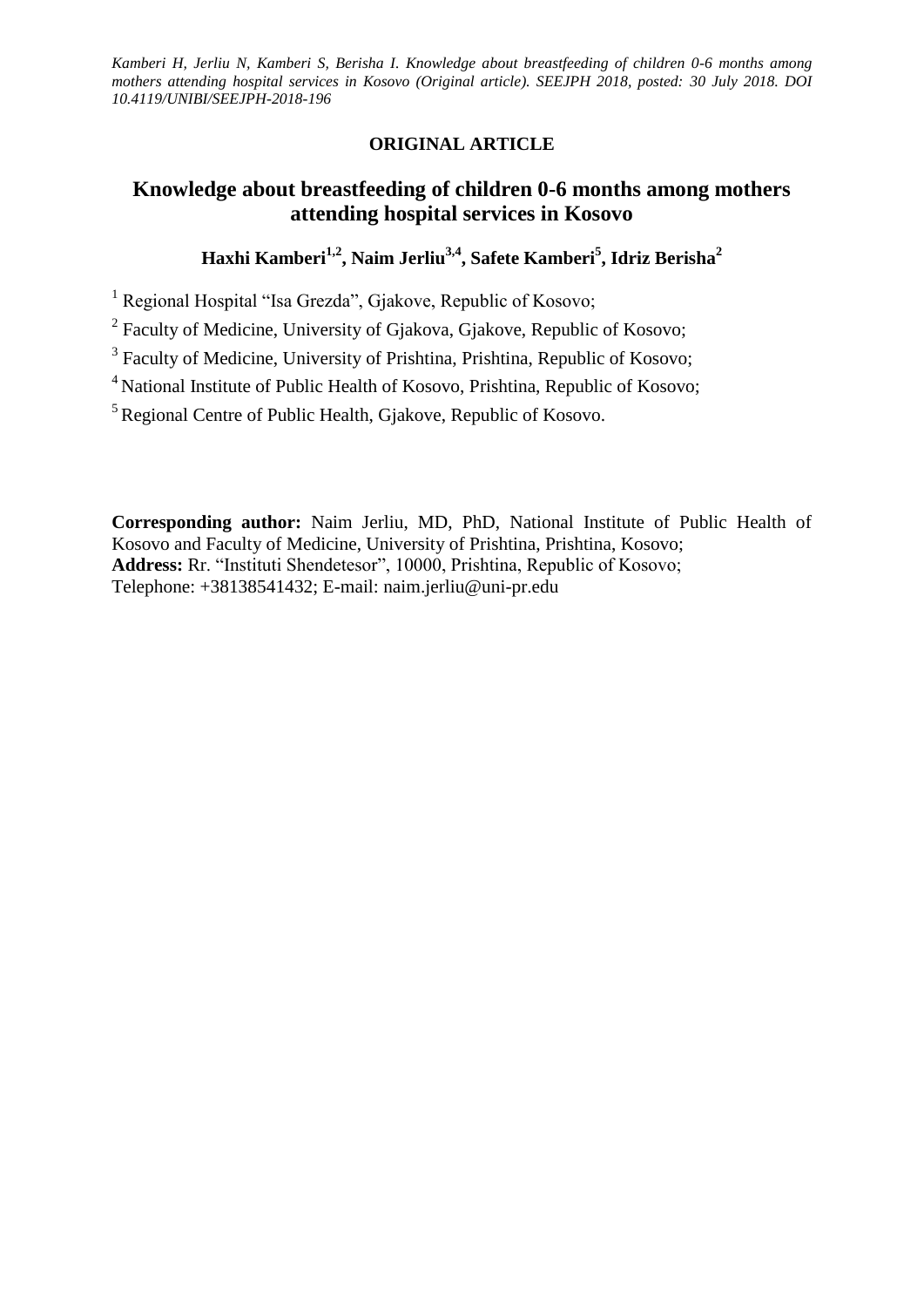#### **Abstract**

**Aim:** The aim of this study was to assess the level of knowledge and socio-demographic correlates of breastfeeding of children aged 0-6 months among mothers with young children in post-war Kosovo.

**Methods:** A cross-sectional study was conducted in Kosovo during the period December  $2017$  – February 2018 including a representative sample of 201 mothers (aged 29.4 $\pm$ 6.0) years) with young children attending hospital services. In addition to socio-demographic data, a structured 13-item questionnaire inquiring about breastfeeding of children aged 0-6 months was administered to all women. A summary score was calculated for all 13 items related to women's knowledge on breastfeeding (0 denoting incorrect answers to all 13 items, and 13 denoting correct answers to all 13 questions). General linear model was used to assess the association between summary score of the knowledge about breastfeeding and sociodemographic characteristics of the women.

**Results:** Mean summary score of the 13 items related to knowledge about breastfeeding was 10.3±1.9; median score was 11 (interquartile range: 9-12). In multivariable-adjusted models, the mean summary score of knowledge about breastfeeding of children 0-6 months was slightly but non-significantly higher among "older" women, those residing in urban areas, highly educated women, those currently employed, and women with a higher income level.

**Conclusion:** Generally, the level of knowledge about breastfeeding of children aged 0-6 months was satisfactory among mothers with young children included in this survey in Kosovo. Furthermore, there were seemingly no significant socio-demographic differences in the level of knowledge about breastfeeding of young infants among women in this study carried out in Kosovo.

*Keywords:* breastfeeding, children 0-6 months, knowledge, mothers, Kosovo, women.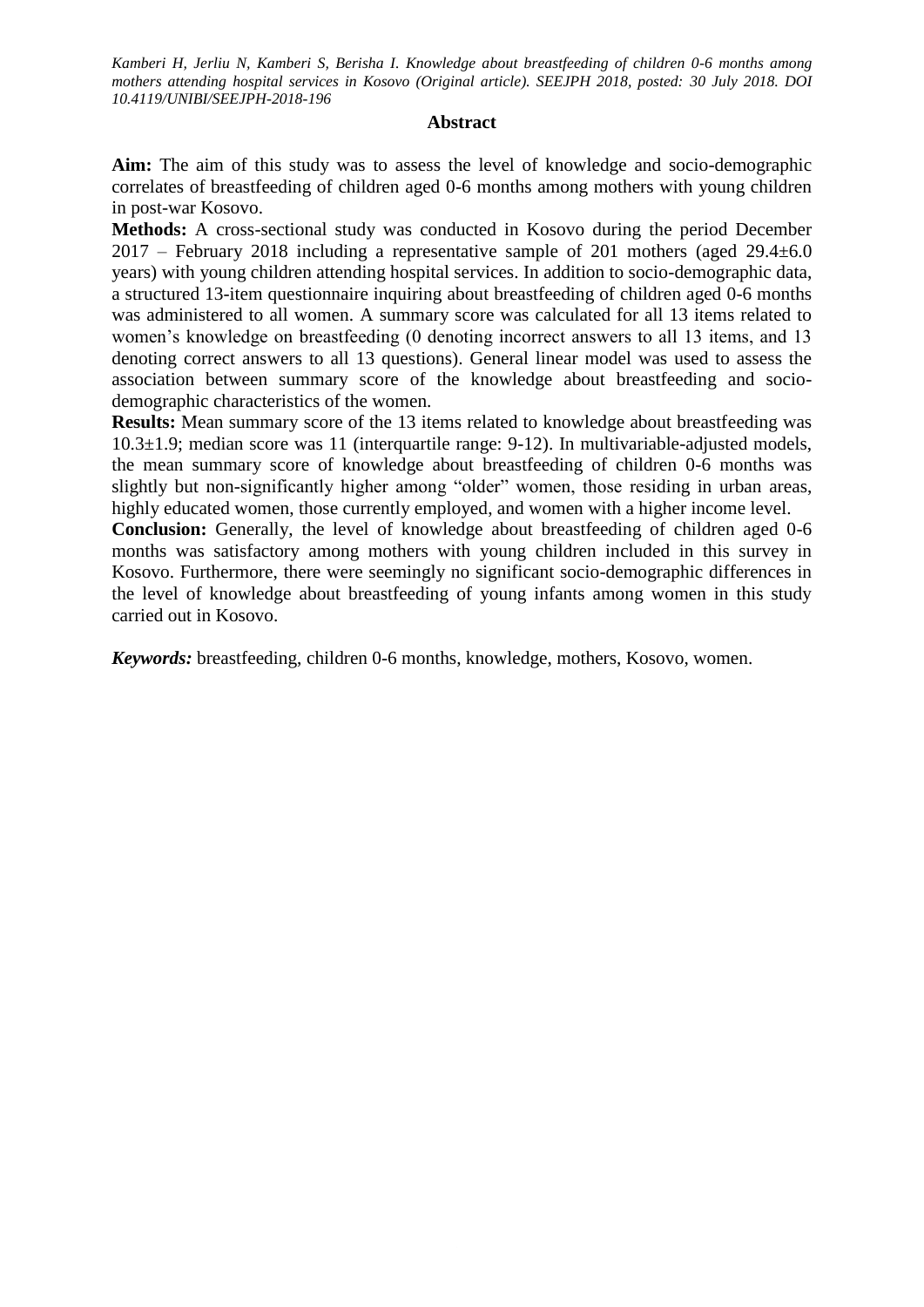#### **Introduction**

Breastfeeding of newborns is very important and it significantly decreases the risk of neonatal complications (1), respiratory diseases and other diseases of young infants, as convincingly demonstrated in the vast international scientific literature (2-5).

Based on the considerable empirical evidence about the benefits of breastfeeding to both the mother and the baby, the World Health Organization (WHO) has recommended a two-year breastfeeding approach (6). More specifically, WHO has recommended exclusive breastfeeding for the first six months of life, with more than eight times breastfeeding of the baby per day in the first three months of a newborn's life (6). However, a wide range of factors may influence the breastfeeding rates in different countries including maternal characteristics (7,8) and socioeconomic status of the families (9), different health issues and problems of the newborns (10), several psychosocial factors involved (11), as well as different ethnic and cultural norms pertinent to various countries and populations worldwide (8,12).

After the war and the liberation from the Serbian regime in 1999 and almost a decade under United Nations administration, Kosovo underwent an intensive process of transformation to an independent state, which was formally proclaimed in 2008. Hence, Kosovo is the newest country in Europe with the youngest population of the continent (mean age of the Kosovo population has been reported at about 27 years) (13). In Kosovo, infant mortality rate is one of the highest in the WHO European region (17.1 deaths per 1000 live births in the year 2011) (13). Similarly, maternal mortality rate is also high (7.2 deaths per 100.000 in 2011) (13). The available evidence, albeit not well-documented, suggests a relatively higher breastfeeding rate in Kosovo compared with the other European countries. However, to date, the evidence about the level of knowledge, attitudes and practices related to breastfeeding of Kosovo mothers with infants and young children is scarce.

In this context, the aim of this study was to assess the level of knowledge and sociodemographic correlates of breastfeeding of children aged 0-6 months among mothers with young children in Kosovo.

### **Methods**

A cross-sectional study was conducted in Kosovo during the period December 2017 – February 2018.

The study was carried out in four regions of the Republic of Kosovo including Peja, Gjakova, Prizren and Prishtina.

A representative sample of 201 mothers with young children attending hospital services was included in this survey (overall, 92 women from rural areas and 109 women from urban areas).

A structured 13-item questionnaire inquiring about breastfeeding of children aged 0-6 months was administered to all women (all 13 questions are presented in Table 2).

In the analysis, answers to each of the 13 items were dichotomized into: correct vs. incorrect. A summary score was calculated for all 13 items of the questionnaire (0 denoting incorrect answers to all 13 items, and 13 denoting correct answers to all 13 questions).

In addition, data on demographic factors (age and place of residence) and socioeconomic characteristics (educational level, employment status, and self-perceived income) were collected for all study participants.

The study was approved from the Board of the National Institute of Public Health of the Republic of Kosovo.

Fisher's exact test was used to compare differences in socio-demographic characteristics (age, education, employment and income) between women residing in urban areas and their counterparts pertinent to rural areas. Furthermore, Fisher's exact test was employed to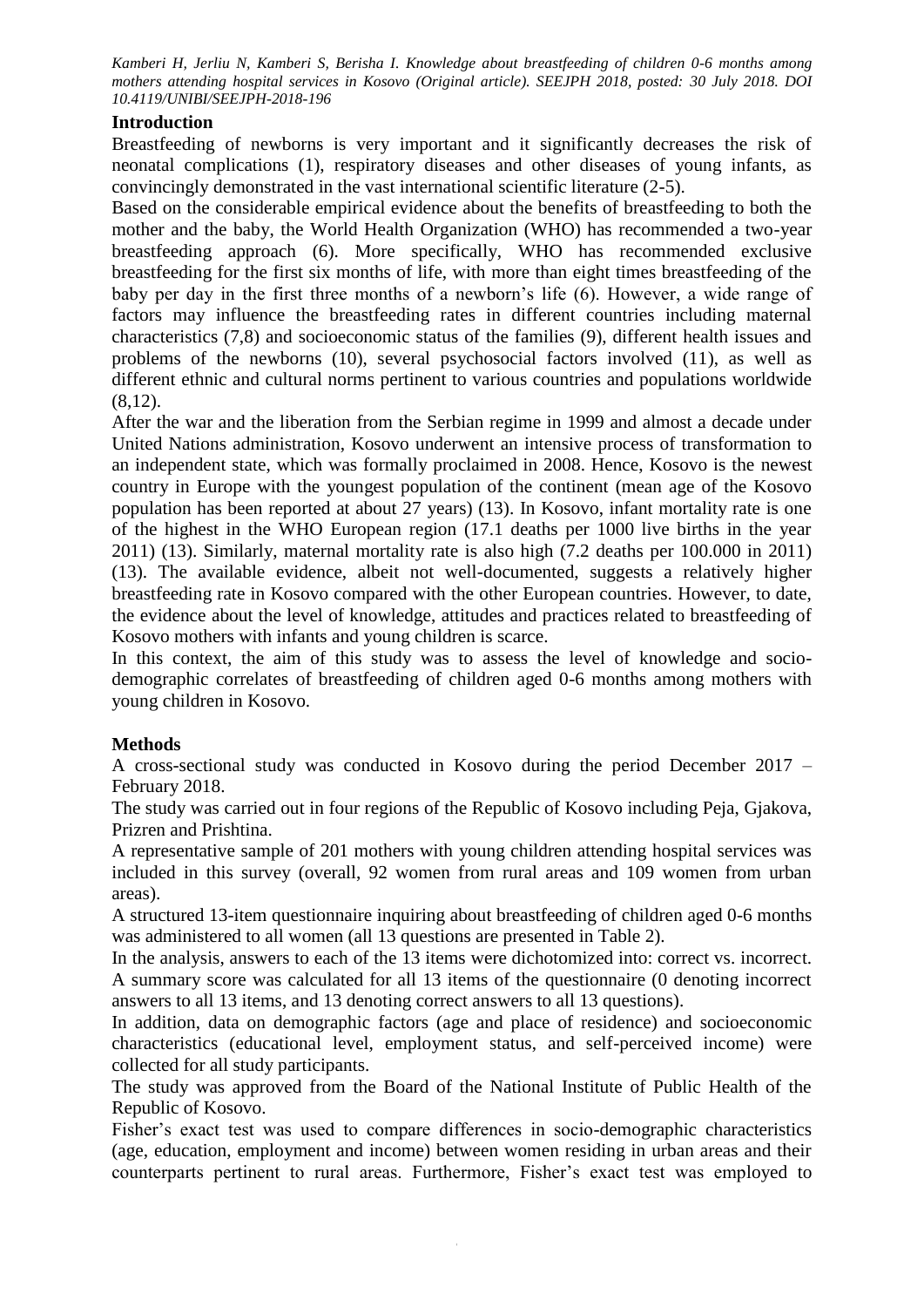compare differences for each of the 13 items related to mothers' knowledge about breastfeeding of children aged 0-6 months between urban and rural residents. On the other hand, general linear model was used to assess the association between summary score of the knowledge (13 items) about breastfeeding and socio-demographic characteristics of the women. Initially, crude (unadjusted) mean values, their respective 95% confidence intervals (95%CIs) and p-values were calculated. Subsequently, multivariable-adjusted models were run adjusting simultaneously for all socio-demographic factors of the women (age-group, place of residence, educational attainment, employment status and income level). Multivariable-adjusted mean values, their respective 95%CIs and p-values were calculated. In all cases, a p-value ≤0.05 was considered as statistically significant.

Statistical Package for Social Sciences (SPSS< version 19.0) was used for all the statistical analyses.

#### **Results**

Mean age  $(\pm SD)$  of women included in this study was 29.4 $\pm$ 6.0 years; median age was 28 years (interquartile range: 25-33 years); the age range was: 17-48 years (data not shown in the tables).

The distribution of demographic and socioeconomic characteristics of study participants by their place of residence is presented in Table 1. Overall, 40% of women were 30 years or older. Compared to their rural counterparts, women residing in urban areas had a higher educational level (45% in urban areas vs. 24% in rural areas; P<0.01), a higher employment rate (48% in urban areas vs. 20% in rural areas; P<0.01) and a higher income level (a low income was reported only among 4% of urban women compared to 15% of women residing in rural areas; P=0.02). Mean age was similar among women residing in urban areas and those pertinent to rural areas (29.7 years vs. 29.1 years, respectively; data not shown).

| Demographic and socioeconomic | <b>Total</b>  | <b>Rural</b> | <b>Urban</b> |                     |  |
|-------------------------------|---------------|--------------|--------------|---------------------|--|
| characteristics               | $(N=201)$     | $(N=92)$     | $(N=109)$    | $P-value^{\dagger}$ |  |
| Age-group:                    |               |              |              |                     |  |
| $<$ 30 years                  | $120(59.7)^*$ | 56(60.9)     | 64 (58.7)    | 0.775               |  |
| $\geq$ 30 years               | 81 (40.3)     | 36(39.1)     | 45(41.3)     |                     |  |
| <b>Educational level:</b>     |               |              |              |                     |  |
| Low                           | 46(22.9)      | 31(33.7)     | 15(13.8)     |                     |  |
| Middle                        | 84 (41.8)     | 39 (42.4)    | 45(41.3)     | 0.001               |  |
| High                          | 71(35.3)      | 22(23.9)     | 49 (45.0)    |                     |  |
| <b>Employment status:</b>     |               |              |              |                     |  |
| Employed                      | 70(34.8)      | 18 (19.6)    | 52(47.7)     | < 0.001             |  |
| Unemployed                    | 131 (65.2)    | 74 (80.4)    | 57(52.3)     |                     |  |
| <b>Income level:</b>          |               |              |              |                     |  |
| Low                           | 18(9.0)       | 14(15.2)     | 4(3.7)       | 0.015               |  |
| Middle                        | 177(88.1)     | 76 (82.6)    | 101(92.7)    |                     |  |
| High                          | 6(3.0)        | 2(2.2)       | 4(3.7)       |                     |  |

**Table 1. Demographic and socioeconomic characteristics in a sample of mothers with young children attending hospital services in Kosovo, in 2017-2018**

**\*** Numbers and *column* percentages (in parenthesis).

**†** P-values from Fisher's exact test.

The correct knowledge about a wide array of breastfeeding aspects of children 0-6 months among women residing in urban and rural areas is presented in Table 2. For most of the items there were no significant differences by place of residence of study participants. Overall,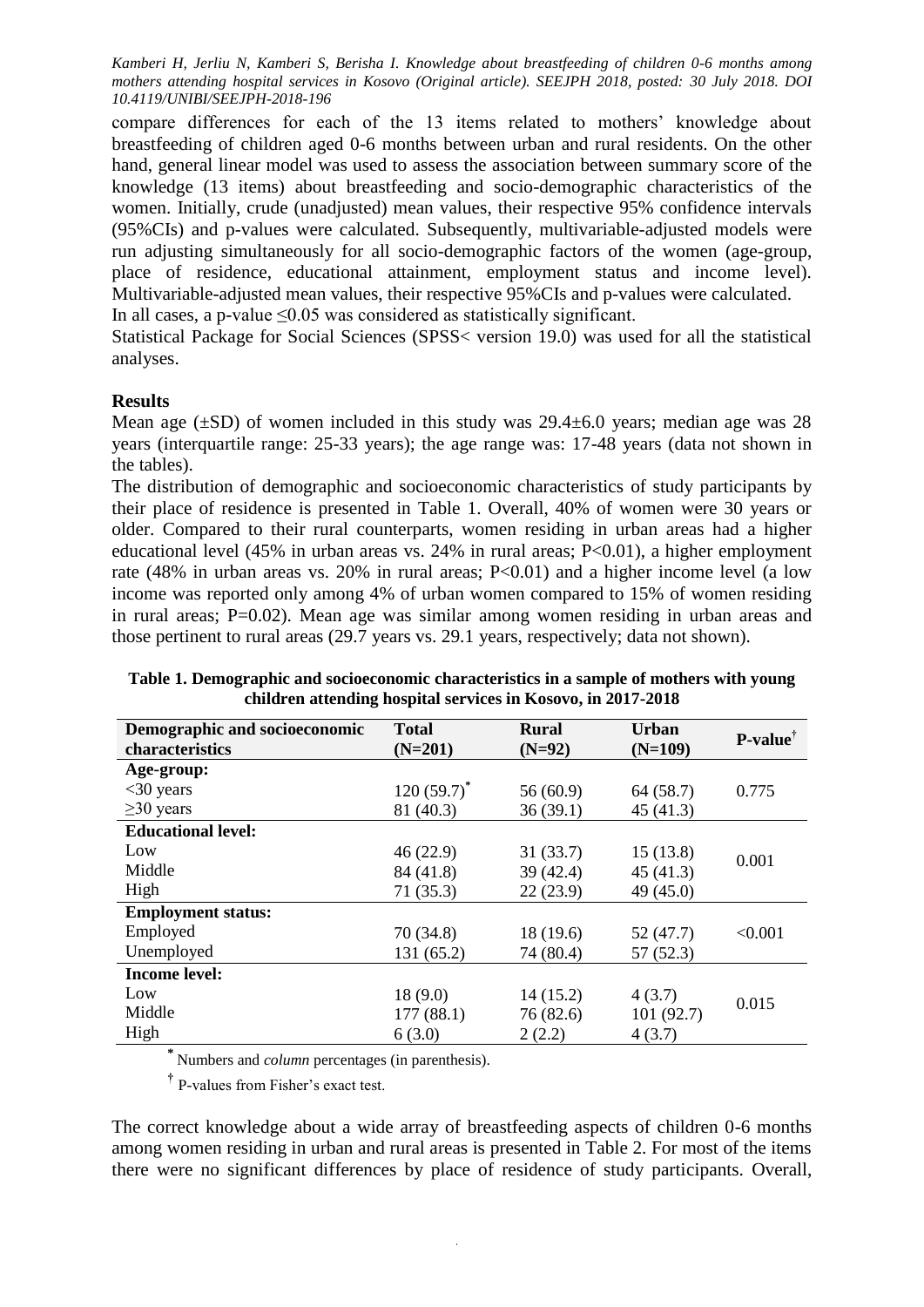almost all women (99%) knew correctly that breast milk is the best type of milk for feeding children aged 0-6 months. About 85% of the women correctly reported that newborns should be breastfed immediately after birth, and 77% of the women stated that newborns should be breastfed as frequently as needed. Furthermore, about 63% of the women correctly stated that colostrum is very useful for the newborn. About three-quarters of the women correctly identified the duration of a normal breastfeeding session. The vast majority of the women (93%) correctly reported that breastfeeding improves the immune system of the newborn; 89% of the mothers stated that breastfeeding improves the mother-child emotional bond; and 88% of the women correctly knew that a newborn is properly fed when he/she attaches well the nipples and grasps a large portion of breast's aureole.

Conversely, only 40% of the women correctly knew that breastfeeding reduces mother's weight gained during pregnancy (47% of urban women vs. only 33% of rural women; P=0.05). A higher proportion of urban residents correctly knew that breastfeeding reduces the neonatal jaundice (76% vs. 60% among rural residents; P=0.02). Similarly, a higher proportion of urban residents correctly knew that newborns who gain weight, have wet dippers and sleep well have received sufficient breast milk (95% vs. 87% among rural residents;  $P=0.04$ ).

On the other hand, there were no differences regarding the correct knowledge about bottlefeeding (overall, 78% of the women correctly reported that bottle-feeding should not be used for breastfed children 0-6 months), or complementary feeding (overall, 86% of the women correctly reported that, besides breastfeeding, children should start the complementary feeding six months after birth) [Table 2].

| Knowledge about breastfeeding of        | <b>Total</b>          | <b>Rural</b> | <b>Urban</b> | $P-value$ <sup>†</sup> |
|-----------------------------------------|-----------------------|--------------|--------------|------------------------|
| children 0-6 months                     | $(N=201)$             | $(N=92)$     | $(N=109)$    |                        |
| 1. Which type of milk is the best for   |                       |              |              |                        |
| your child?                             |                       |              |              | 0.208                  |
| Breast milk*                            | $199(99.0)^{\dagger}$ | 90 (97.8)    | 109(100.0)   |                        |
| Other (formula, etc.)                   | 2(1.0)                | 2(2.2)       | $0(-)$       |                        |
| 2. When should the newborn be           |                       |              |              |                        |
| breastfed?                              |                       |              |              |                        |
| Immediately after birth*                | 170 (84.6)            | 78 (84.8)    | 92 (84.4)    | 0.999                  |
| At least 4 hours after birth            | 31(15.4)              | 14(15.2)     | 17(15.6)     |                        |
| 3. Is colostrum useful for the newborn? |                       |              |              |                        |
| Very useful <sup>*</sup>                | 127(63.2)             | 57(62.0)     | 70 (64.2)    | 0.770                  |
| Little or no useful at all              | 74 (36.8)             | 35 (38.0)    | 39 (35.8)    |                        |
| 4. How many times should the            |                       |              |              |                        |
| newborn be breastfed?                   |                       |              |              | 0.318                  |
| Every time he/she needs                 | 155(77.1)             | 74 (80.4)    | 81 (74.3)    |                        |
| Each 4 hours or longer                  | 46 (22.9)             | 18 (19.6)    | 28(25.7)     |                        |
| 5. How long does a breastfeeding        |                       |              |              |                        |
| session last?                           |                       |              |              |                        |
| $10-15$ minutes                         | 149 (74.1)            | 68 (73.9)    | 81 (74.3)    | 0.999                  |
| Other                                   | 52 (25.9)             | 24(26.1)     | 28(25.7)     |                        |
| 6. Does breastfeeding improves the      |                       |              |              |                        |
| immune system of the newborn?           |                       |              |              |                        |
| Yes <sup>*</sup>                        | 187 (93.0)            | 85 (92.4)    | 102(93.6)    | 0.786                  |
| Little or not at all                    | 14(7.0)               | 7(7.6)       | 7(6.4)       |                        |
| 7. Does breastfeeding influence the     |                       |              |              | 0.111                  |

**Table 2. Knowledge about breastfeeding of children aged 0-6 months in a sample of mothers with young children attending hospital services in Kosovo**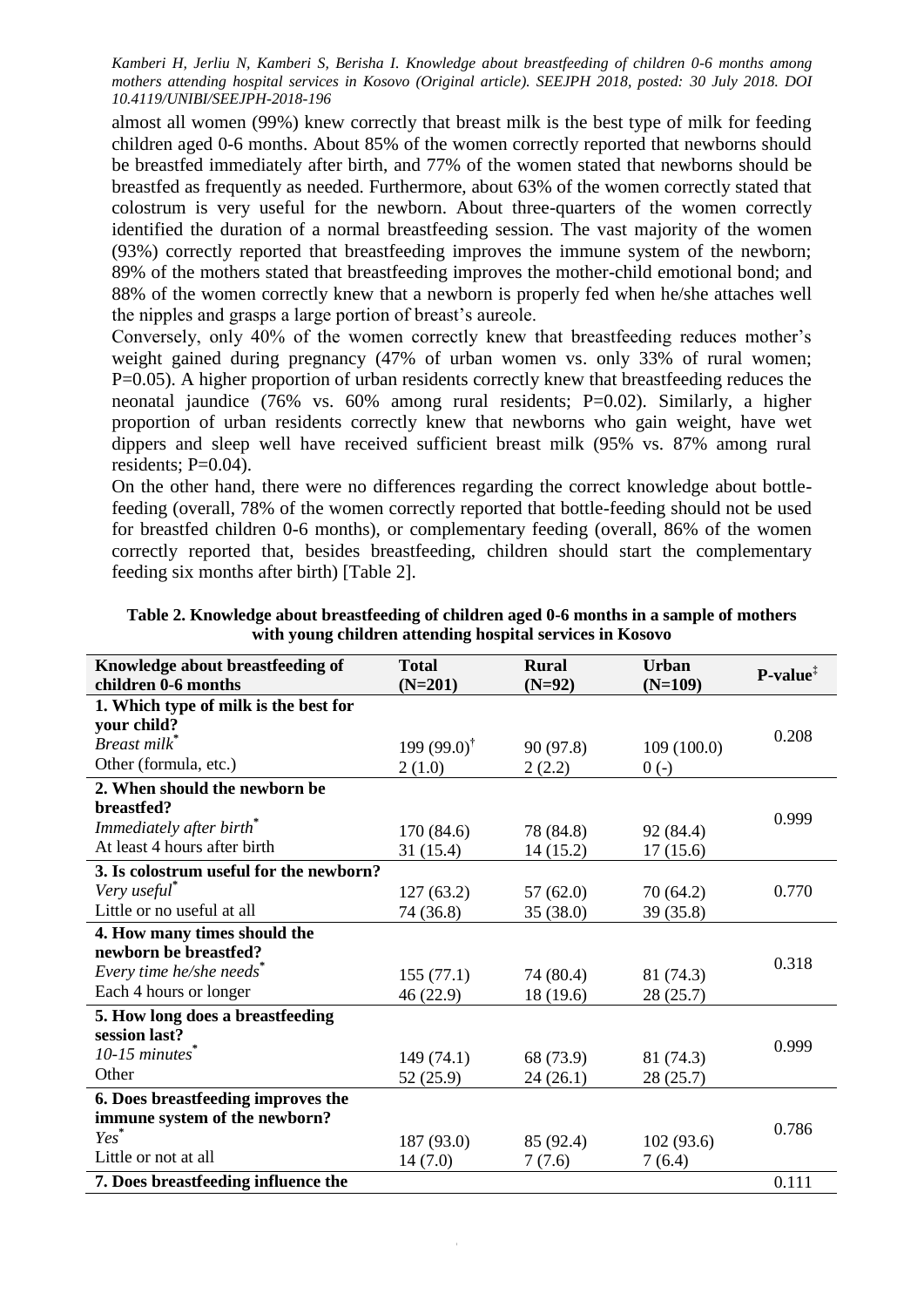| mother-and-child emotional bond?                 |            |           |           |       |
|--------------------------------------------------|------------|-----------|-----------|-------|
| $Yes^{\dagger}$                                  | 179(89.1)  | 78 (84.4) | 101(92.7) |       |
| Little or not at all                             | 22 (10.9)  | 14(15.2)  | 8(7.3)    |       |
| 8. Does breastfeeding reduce the                 |            |           |           |       |
| neonatal jaundice?                               |            |           |           | 0.015 |
| $Yes^*$                                          | 138 (68.7) | 55 (59.8) | 83 (76.1) |       |
| N <sub>o</sub>                                   | 63 (31.3)  | 37(40.2)  | 26(23.9)  |       |
| 9. Does breastfeeding reduce mother's            |            |           |           |       |
| weight gained during pregnancy?                  |            |           |           |       |
| Yes                                              | 81 (40.3)  | 30(32.6)  | 51 (46.8) | 0.045 |
| Little or not at all                             | 120(59.7)  | 62(67.4)  | 58 (53.2) |       |
| 10. If the newborn attaches well the             |            |           |           |       |
| nipples and grasps a large portion of            |            |           |           |       |
| breast's aureole, then:                          |            |           |           | 0.527 |
| The newborn will be properly fed <sup>*</sup>    | 176 (87.6) | 79 (85.9) | 97 (89.0) |       |
| The newborn should be repositioned or            | 25(12.4)   | 13(14.1)  | 12(11.0)  |       |
| will not be properly fed                         |            |           |           |       |
| 11. If the newborn gains weight, has             |            |           |           |       |
| wet dippers and sleeps well, then:               |            |           |           |       |
| He/she takes sufficient breast milk <sup>*</sup> | 184 (91.5) | 80 (87.0) | 104(95.4) | 0.041 |
| He/she does not take sufficient breast           | 17(8.5)    | 12(13.0)  | 5(4.6)    |       |
| milk, or is ill                                  |            |           |           |       |
| 12. Should bottle-feeding be used for            |            |           |           |       |
| breastfed children 0-6 months?                   |            |           |           | 0.239 |
| $No^*$                                           | 156 (77.6) | 75(81.5)  | 81 (74.3) |       |
| Yes                                              | 45 (22.4)  | 17(18.5)  | 28(25.7)  |       |
| 13. Besides breastfeeding, when should           |            |           |           |       |
| the newborn start the complementary              |            |           |           |       |
| feeding?                                         |            |           |           | 0.841 |
| 6 months after birth <sup>*</sup>                | 172 (85.6) | 78 (84.8) | 94 (86.2) |       |
| Other                                            | 29 (14.4)  | 14 (15.2) | 15(13.8)  |       |

**\*** Correct answer.

**†** Numbers and column percentages (in parenthesis).

**‡** P-values from Fisher's exact test.

A summary score was calculated for all 13 items displayed in Table 2 regarding the correct level of knowledge of women about breastfeeding of children aged 0-6 months (a summary score of 0 denoting incorrect answers to all 13 items, and a summary score of 13 denoting correct answers to all 13 questions).

Mean summary score of the 13 knowledge items was 10.3±1.9; median score was 11 (interquartile range: 9-12); the range of the scores was: 1 (only one correct answer) to 13 (all 13 correct answers) [data not shown in the tables].

Table 3 presents the association of summary score of knowledge about breastfeeding and demographic and socioeconomic characteristics of the women.

In crude (unadjusted) general linear models, the mean summary score of the 13 knowledge items was (non-significantly) higher among older women, those residing in urban areas, highly educated women and those currently employed. Women with a higher income level had a significantly higher mean summary score of the knowledge items compared with lowincome women  $(11.0 \text{ vs. } 9.3, \text{ respectively, } P=0.05)$ .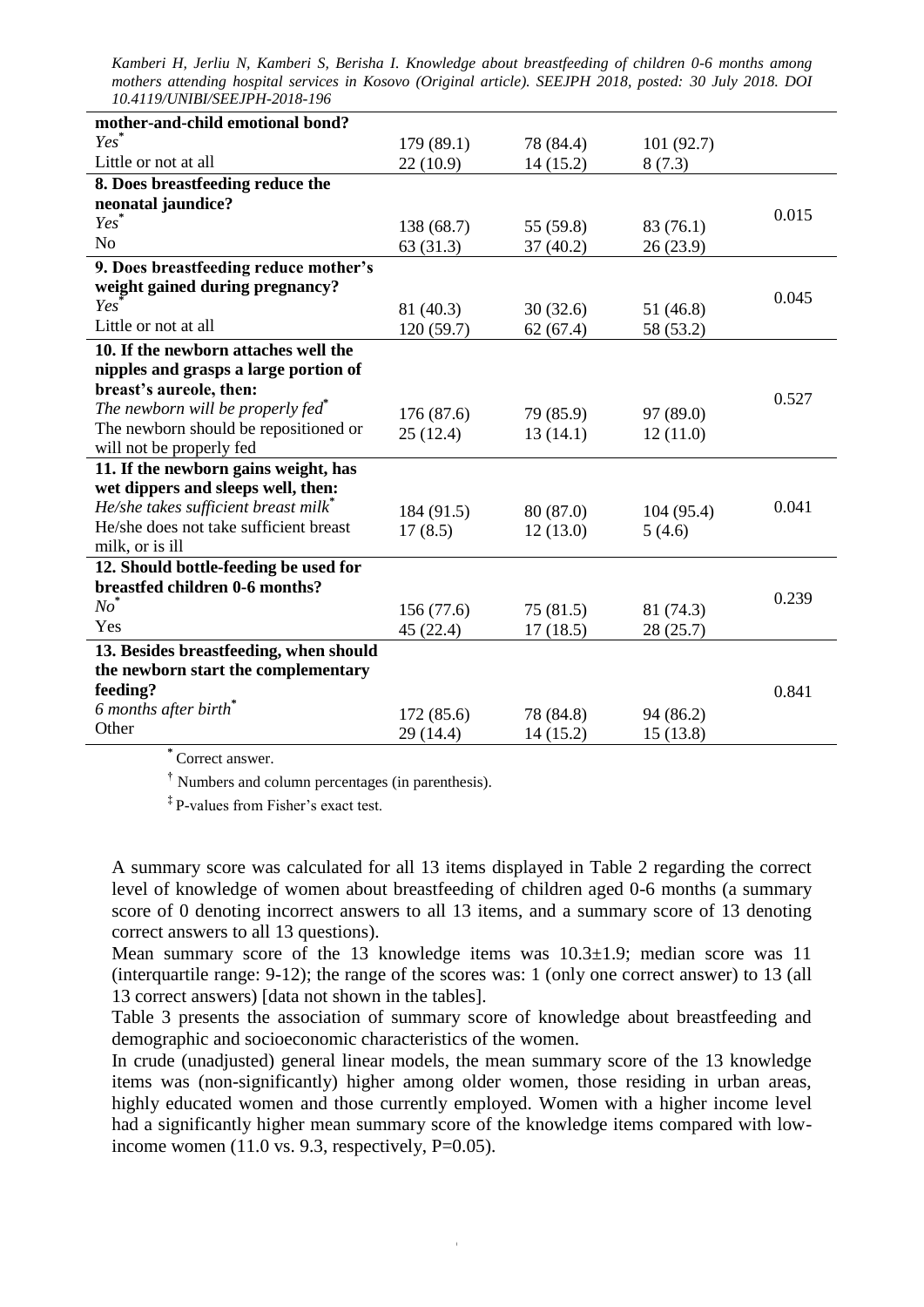In multivariable-adjusted models, there was evidence of the same findings compared with the unadjusted estimates. Hence, mean summary score of knowledge about breastfeeding of children 0-6 months was (non-significantly) higher among older women, those residing in urban areas, highly educated women, those currently employed and women with a higher income level.

| Socio-demographic          | <b>Unadjusted models</b> |               |                      | Multivariable-adjusted models |               |           |  |
|----------------------------|--------------------------|---------------|----------------------|-------------------------------|---------------|-----------|--|
| characteristics            | Mean <sup>*</sup>        | 95%CI         | P                    | Mean                          | 95%CI         | P         |  |
| Age-group:                 |                          |               |                      |                               |               |           |  |
| $<$ 30 years               | 10.2                     | $9.8 - 10.5$  | 0.272                | 10.1                          | $9.5 - 10.8$  | 0.298     |  |
| $\geq$ 30 years            | 10.5                     | 10.1-10.9     |                      | 10.4                          | $9.7 - 11.1$  |           |  |
| <b>Place of residence:</b> |                          |               |                      |                               |               |           |  |
| Rural areas                | 10.1                     | $9.7 - 10.5$  | 0.105                | 10.1                          | $9.5 - 10.8$  | 0.363     |  |
| Urban areas                | 10.5                     | 10.2-10.9     |                      | 10.4                          | $9.7 - 11.1$  |           |  |
| <b>Educational level:</b>  |                          |               | $0.344(2)^{\dagger}$ |                               |               | 0.596(2)  |  |
| Low                        | 9.9                      | $9.4 - 10.5$  | 0.242                | 10.1                          | $9.3 - 10.9$  | 0.867     |  |
| Middle                     | 10.3                     | 9.9-10.8      | 0.815                | 10.3                          | $9.5 - 11.3$  | 0.444     |  |
| High                       | 10.5                     | 10.1-11.2     | reference            | 10.5                          | $9.7 - 11.6$  | reference |  |
| <b>Employment status:</b>  |                          |               |                      |                               |               |           |  |
| Unemployed                 | 10.1                     | $9.8 - 10.5$  | 0.186                | 10.2                          | $9.4 - 10.8$  | 0.648     |  |
| Employed                   | 10.6                     | 10.2-11.3     |                      | 10.4                          | $9.6 - 11.1$  |           |  |
| <b>Income level:</b>       |                          |               | 0.04(2)              |                               |               | 0.120(2)  |  |
| Low                        | 9.3                      | 8.4-9.8       | 0.045                | 9.4                           | 8.5-10.4      | 0.098     |  |
| Middle                     | 10.4                     | $10.1 - 10.7$ | 0.441                | 10.4                          | $10.1 - 10.7$ | 0.447     |  |
| High                       | 11.0                     | 9.9-12.5      | reference            | 11.0                          | $9.4 - 12.6$  | reference |  |

**Table 3. Association of the summary score of knowledge about breastfeeding and demographic and socioeconomic characteristics of the women; mean values from the General Linear Model** 

**\*** Range of the summary score from 0 (all 13 incorrect answers) to 13 (all 13 correct answers).

**†** Overall p-values and degrees of freedom (in parentheses).

There was evidence of a weak and non-significant linear association between the summary score of knowledge about breastfeeding and age of the women (Spearman's rho=0.11, P=0.14), but a borderline statistically significant correlation with the number of births (Spearman's rho=0.13, P=0.06) [data not shown].

#### **Discussion**

The main finding of this study consists of a quite satisfactory level of knowledge about breastfeeding of children aged 0-6 months among mothers attending hospital services in Kosovo. In addition to the general level of knowledge, on the face of it, there were no significant demographic or socio-economic differences in the level of knowledge about breastfeeding of young infants among women in Kosovo. Indeed, in multivariable-adjusted general linear models (controlling simultaneously for key socio-demographic factors) there was no evidence of any statistically significant differences in the level of knowledge about breastfeeding of children aged 0-6 months among various categories and subgroups of women differentiated in terms of age-group, place of residence, educational attainment, employment status, or income level. Such findings are quite appealing, but they should be interpreted with extreme caution due to the small sample size included in the current study. Hence, findings from this report deserve further rigorous investigation and replication in more robust and larger studies.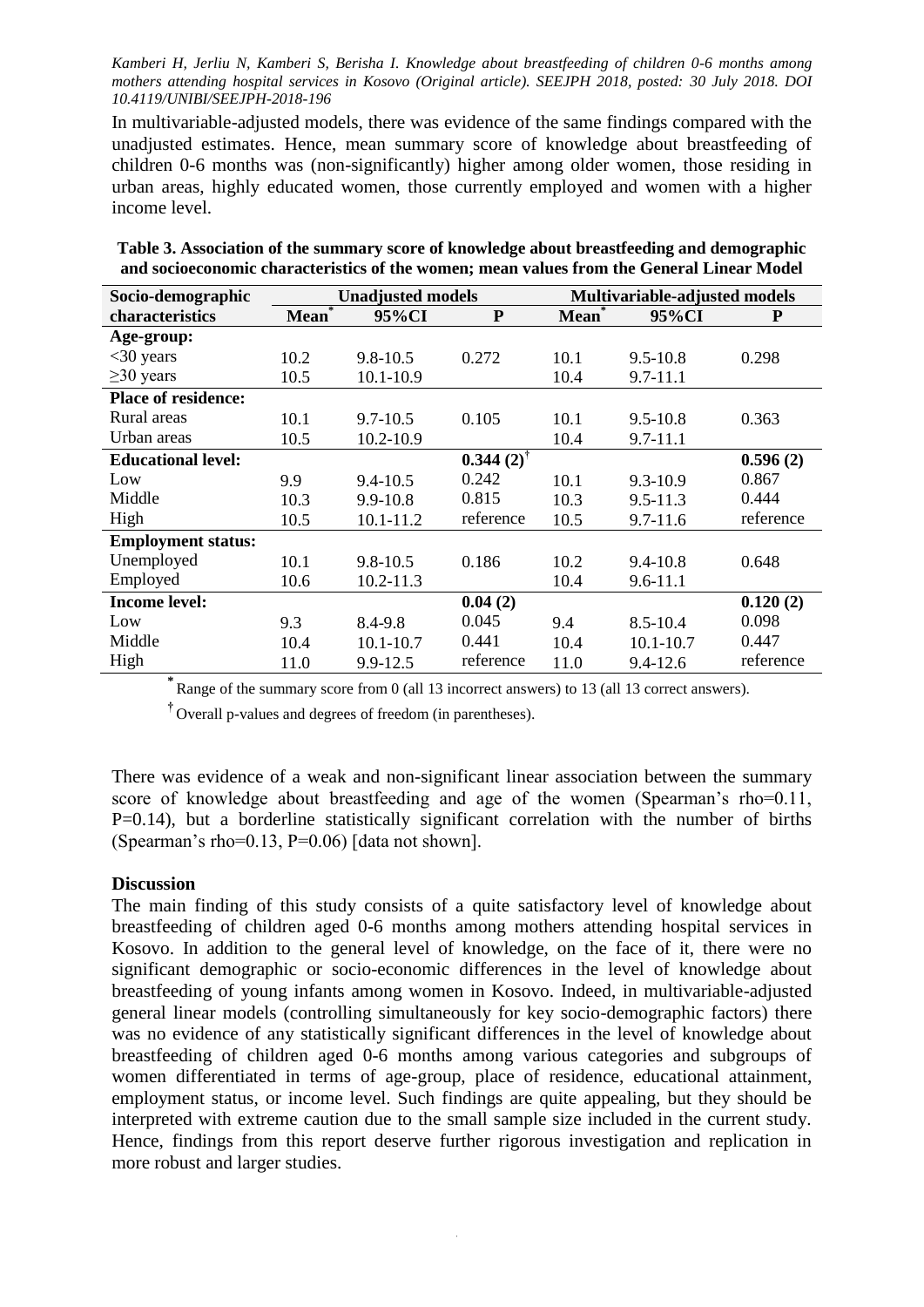To the best of our knowledge, there are no previous similar studies conducted in Kosovo in order to compare our findings. On the other hand, a previous cross-sectional study conducted in Kosovo in 2013 has assessed women's knowledge and practices of complementary feeding from 28 cities, towns and villages across Kosovo, including a sample of 492 mothers with infants aged 6-24 months (14). According to this report, about 88% of the women included in the study reported good knowledge of complementary feeding, whereas only about 38% of them employed good practices regarding time for starting complementary feeding (14). In addition, an association between maternal knowledge about complementary feeding and educational level was reported from this study (14).

The current study conducted in Kosovo revealed that the majority of the women included in the survey had good knowledge about breastfeeding of children aged 0-6 months. Similar to the evidence obtained in previous studies conducted elsewhere, most of the mothers included in this study in Kosovo correctly reported that breastfeeding promotes mother-baby emotional bonding (8,15,16), and the fact that breastfeeding in the early period can help reduce jaundice (8,17,18).

Nonetheless, there are several imitations of the current study including the size and representativeness of the study population involved, the possibility of information bias and the study design. The sample size included in this study  $(N=201)$  was not large, an issue which might have jeopardized the power of the study for detecting small differences in the level of knowledge about breastfeeding among women pertinent to different sociodemographic categories. More importantly, although the sample was meant to be representative to Kosovo women with young children, the hospital-based selection approach does not allow generalization of the survey findings to all women in Kosovo. At best, findings from the current analysis may be generalized only to women who attend hospital services in this transitional country. The instrument for data collection was based on a simple and standardized tool which has been largely employed in similar studies in many countries worldwide (8). Yet, regardless of the lack of any evidence obtained, the possibility of differential reporting between groups of women pertinent to different socio-demographic categories cannot be completely excluded. Finally, as this was a cross-sectional study, findings should be interpreted with caution and replicated and confirmed in future larger prospective studies.

Regardless of these potential limitations, this study provides useful evidence about the level of knowledge and socio-demographic correlates of breastfeeding of children aged 0-6 months among mothers with young children in Kosovo. Findings of this study should inform policy and shape future interventions and programs aiming at improving mother and child health status and health care services in Kosovo.

### **References**

- 1. Furman L, Minch NM, Hack M. Breastfeeding of very low birth weight. J Hum Lact 1998;14:29-34.
- 2. Akobeng AK, Ramanan AV, Buchan I, Heller RF. Effect of breast feeding on risk of coeliac disease: a systematic review and meta-analysis of observational studies. Arch Dis Child 2006;91:39-43.
- 3. Chantry CJ, Howard CR, Auinger P. Full breastfeeding duration and associated decrease in respiratory tract infection in US children. Pediatrics 2006;117:425-32.
- 4. Cushing AH, Samet JM, Lambert WE, Skipper BJ, Hunt WC, Young SA, McLaren LC: Breastfeeding reduces risk of respiratory illness in infants. Am J Epidemiol 1998;147:863-70.